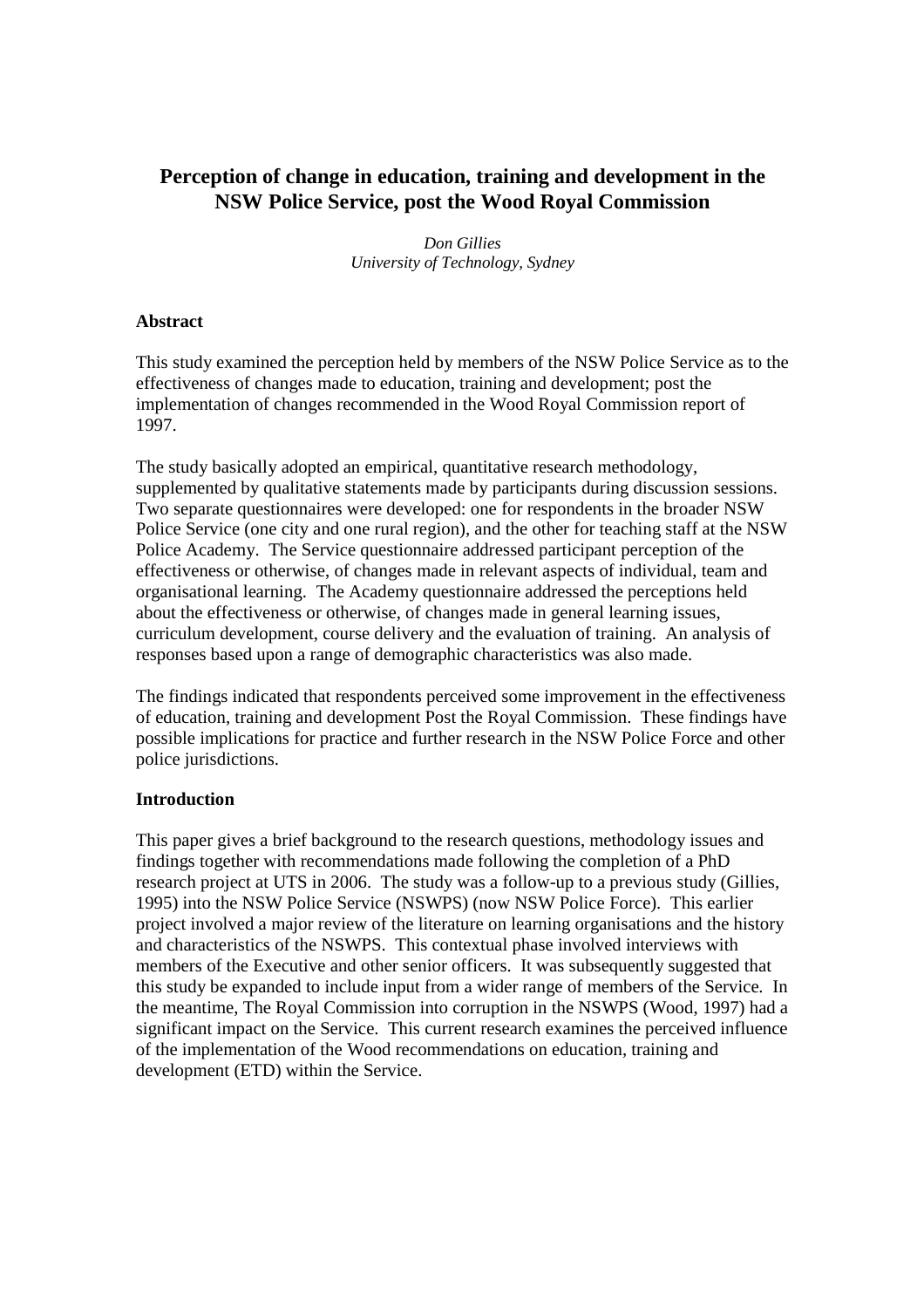#### **Literature review**

Vocational training, as with all training, requires examination of the context in which it occurs. Thus this study involved a wide ranging review of the general and policing literature on organisational theory, organisational behaviour, teaching and learning theory, with an emphasis on workplace learning. It also involved an examination of historical developments within the NSWPS related to ETD provision.

Allegations of police corruption and inefficiency have been a feature of policing in NSW for some years. In an effort to revitalise policing, Justice Lusher was appointed to report on and if necessary, make recommendations for improvements in police administration. The resulting Lusher Report (1981) had far reaching implications for the structure and administration of policing and the training and education of police officers. Lusher was particularly critical of recruit and management training and advocated that the education of police officers be broadened to include involvement of higher education and study of social issues. The Lusher Report was to lead to the setting up in 1984 of a residential NSW Police Academy at Goulburn.

The Wood Royal Commission was appointed to investigate allegations of corruption and if necessary, make recommendations for its minimisation. The Wood Report (1997:207- 212) provided an overview of the problems faced by the Service. These can be summarised as being:

- Insularity of police education and training
- Inability to implement change
- Inadequate leadership
- Lack of direction
- Lack of openness
- Inadequate focus on staff.

In addressing ETD matters the Report (1997:269-282) examined Recruit Training, Continuing Education and Career Development, the Police Academy, Management and Leadership training and Ethics and Integrity. The recommendations made included:

- The restructure of Recruit Training with higher education, delivered by skilled civilian educators, being given a more predominant role. The civilian educators to also take a more prominent role in framing curriculum and the delivery of courses.
- Eradication of "training decay" caused by the undermining of the formal curriculum by operational and occupational realities. This adversely affected the development of "reflective and critical understanding in which practice drove theory rather than the reverse."
- A review to be made of continuing education and career development courses for content and quality, including use of distance education and with more involvement of civilian educators.
- Management and leadership training for commanders and supervisors to be provided by external providers.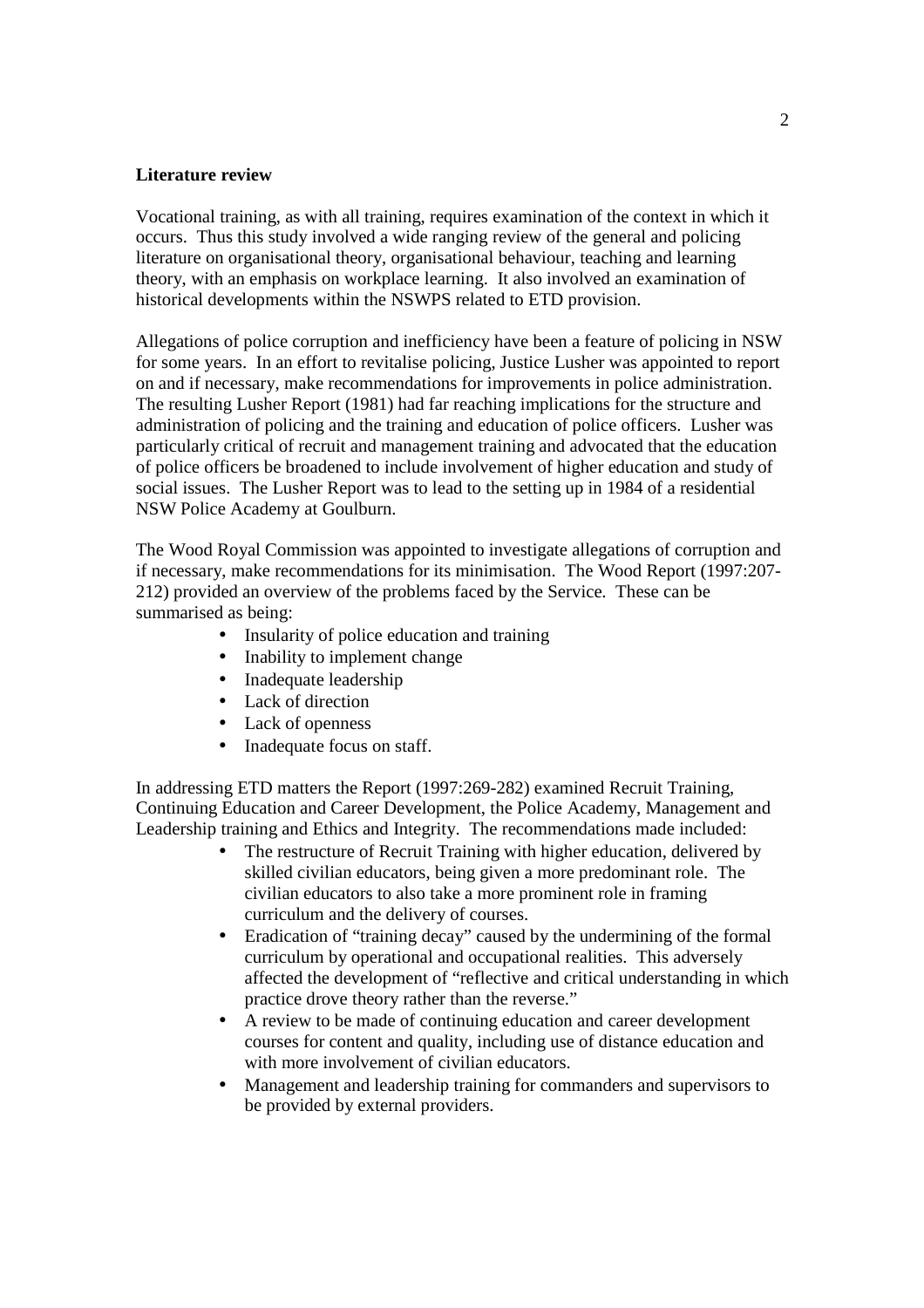• Ethics and integrity training to be integrated into every aspect of education and training in accordance with adult learning principles.

Thus this study addressed issues related to:

- Police Culture. Culture change as a key element in effective reform.
- Police approach to diversity. Awareness of cultural, racial, gender and other issues affecting minority groups.
- Police management and leadership. Being essential but only provided to selected senior officers. Leadership should be seen as an education and development process involving all police.
- Police professionalisation. To develop committed and professional employees, to police in smarter, more effective ways in response to constantly changing environments. This involves the development of "more mature and knowledgeable officers".

From the review of the adult and vocational teaching and learning literature it was determined that the study should involve a general Service Questionnaire examining relevant issues related to Individual, Team and Organisational learning. A separate Academy Questionnaire would be required for staff at the Academy, to address issues related to the training process i.e. Curriculum Development, Course Delivery and Course Evaluation.

#### **Research method**

Specifically the research was to gain answers to the following questions:

- 1. What were the perceptions of the effectiveness of changes made in the individual, team and organisational learning aspects of ETD, held by members, post the implementation of the recommendations from the Wood Royal Commission?
- 2. What was the perception of the effectiveness of the instructional or training process at the Academy held by staff involved in the formal police teaching-learning environment?

The Service Questionnaire was developed for respondents in the selected regions (three Local Area Commands (LAC's) in the City East Region and five in the Western Region). Both the Service and Academy questionnaires required responses as to the perception held pre and post Royal Commission driven changes made in ETD. The Service questionnaire contained 34 questions related to ETD at the individual, team and organisational levels. The Academy questionnaire consisted of 31 questions and addressed general issues in policing, as well as more specific aspects related to Curriculum Development, Course Delivery and Evaluation.

A good working relationship was established with the Education and Development Officer (EDO) network (those officers responsible for co-ordinating training in the LAC's). Through this network it became clear that members of the Service were "surveyed out" and that questionnaires were being delivered to the waste bins. It was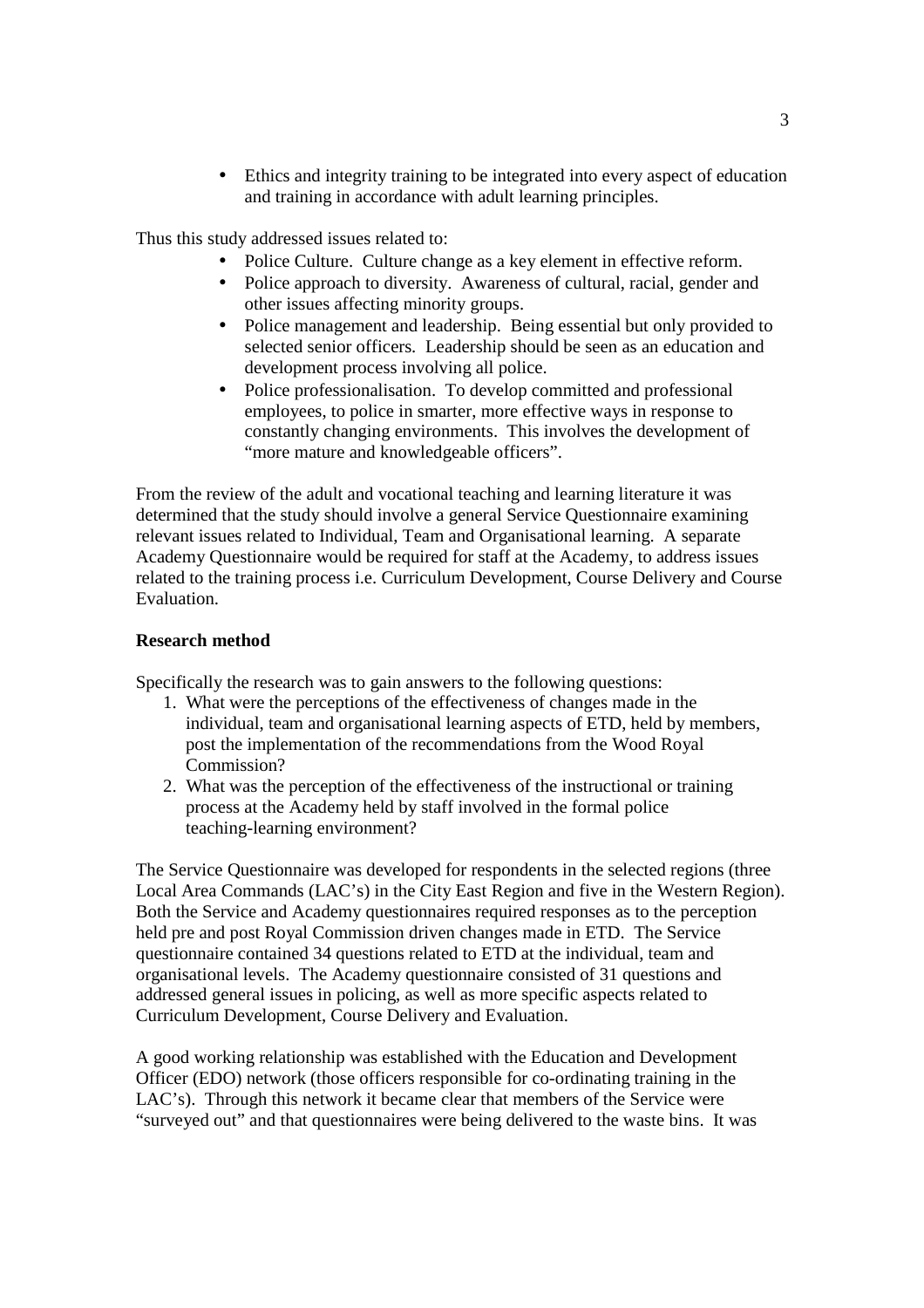therefore arranged for participants in training sessions, conference attendees and officers changing shift to be approached for their voluntary participation. These officers were given an explanation of the aim of the survey. After completing the questionnaire respondents were invited to comment on issues they thought were important. Notes on these discussions were recorded and have provided valuable data to assist in the development of the study findings. 224 members responded to the Service Questionnaire and 55 to the Academy Questionnaire. Six people did not complete the Service questionnaire and four the Academy Questionnaire.

Questionnaire Pre and Post responses, using a five point Likert Scale ranging from Strongly Agree (1), Agree (2), Neutral (3), Disagree (4), Strongly Disagree (5) were reduced to mean values and mean difference scores (difference between Pre and Post means) to examine the change in perceptions held. If the Post mean value was smaller than the Pre mean value the response was considered to be reflecting an improvement or being positive. Where a mean difference score was  $\geq 0.3$  this response was considered to be of practical significance.

| <b>Means</b>                  |      |             |          | <b>Means</b>            |      |             |          |
|-------------------------------|------|-------------|----------|-------------------------|------|-------------|----------|
|                               | a    | $\mathbf b$ | d        |                         | a    | $\mathbf b$ | d        |
| Q1                            | 2.46 | 2.36        | $+0.10$  | Q13                     | 3.62 | 3.19        | $+0.43*$ |
| Q2                            | 3.00 | 3.04        | $-0.04$  | Q14                     | 3.60 | 3.31        | $+0.29$  |
| Q <sub>3</sub>                | 3.11 | 3.19        | $-0.08$  | Q15                     | 3.04 | 2.91        | $+0.13$  |
| Q <sub>4</sub>                | 3.15 | 3.08        | $+0.07$  | Q16                     | 3.58 | 3.10        | $+0.48*$ |
| Q <sub>5</sub>                | 3.16 | 3.03        | $+0.13$  | Q17                     | 2.69 | 2.57        | $+0.12$  |
| Q <sub>6</sub>                | 3.32 | 3.00        | $+0.32*$ | Q18                     | 2.87 | 2.64        | $+0.23$  |
| Q7                            | 2.90 | 2.73        | $+0.17$  | Q19                     | 3.23 | 2.95        | $+0.28$  |
| Q <sub>8</sub>                | 3.42 | 3.34        | $+0.08$  | Q20                     | 3.48 | 3.35        | $+0.13$  |
| Q <sub>9</sub>                | 3.32 | 2.84        | $+0.52*$ |                         |      |             |          |
| Q10                           | 2.94 | 3.82        | $-0.88*$ |                         |      |             |          |
| Q11                           | 3.65 | 3.30        | $+0.35*$ |                         |      |             |          |
| Q12                           | 3.56 | 3.23        | $+0.33*$ |                         |      |             |          |
| <b>Total Individual Mean:</b> |      |             |          | <b>Total Team Mean:</b> |      |             |          |
|                               | 3.40 | 3.28        | $+0.12$  |                         | 3.25 | 3.00        | $+0.25$  |

#### **Table 1 MEAN AND DIFFERENCE SCORE RESPONSES TO QUESTIONS: SERVICE QUESTIONNAIRE**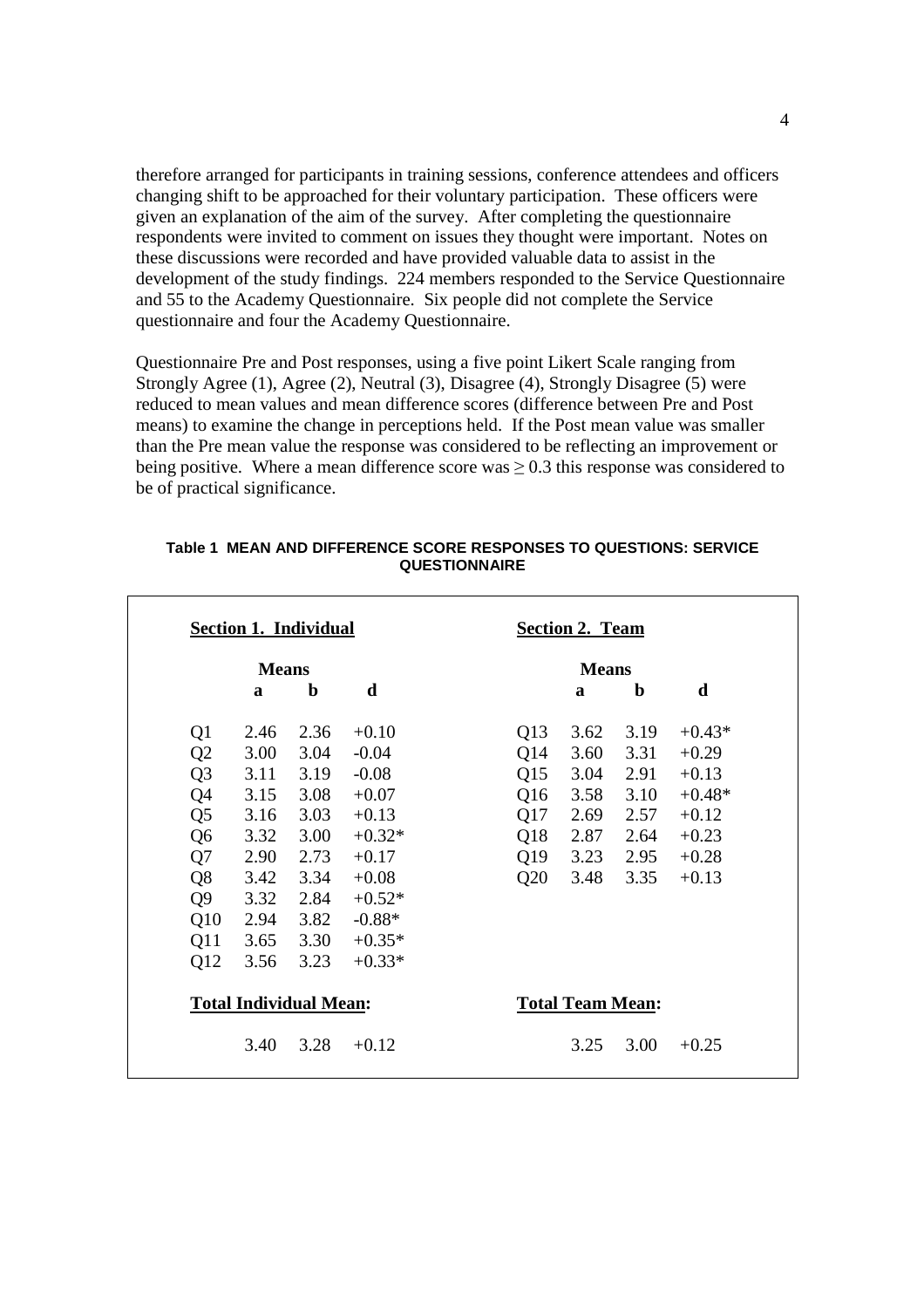|                 | <b>Section 3. Organisation</b>  |      |                                                                 |                                                                                             |      |      |                              |
|-----------------|---------------------------------|------|-----------------------------------------------------------------|---------------------------------------------------------------------------------------------|------|------|------------------------------|
| Q21             | 2.91                            | 3.57 | $-0.66*$                                                        | Q28                                                                                         | 3.12 | 2.80 | $+0.32*$                     |
| Q22             | 3.06                            | 3.02 | $+0.04$                                                         | Q29                                                                                         | 3.40 | 4.03 | $-0.63*$                     |
| Q23             |                                 | 3.08 |                                                                 | Q30                                                                                         | 3.22 | 3.04 | $+0.18$                      |
| Q24             |                                 | 2.56 |                                                                 | Q <sub>31</sub>                                                                             | 3.49 | 3.01 | $+0.48*$                     |
| Q25             | 3.67                            | 3.40 | $+0.37*$                                                        | Q32                                                                                         |      | 2.69 |                              |
| Q <sub>26</sub> | 3.40                            | 3.38 | $+0.02$                                                         | Q <sub>33</sub>                                                                             | 3.22 | 3.47 | $-0.25$                      |
| Q27             | 3.19                            | 3.14 | $+0.05$                                                         | Q <sub>34</sub>                                                                             | 3.20 | 3.53 | $-0.33*$                     |
|                 | <b>Total Organisation Mean:</b> |      |                                                                 |                                                                                             |      |      | <b>Service Overall Mean:</b> |
|                 | 2.96                            | 3.05 | $-0.09$                                                         |                                                                                             | 3.19 | 3.11 | $+0.08$                      |
|                 |                                 |      |                                                                 | 1. "a" refers to the mean response score Pre RC and "b" Post RC.                            |      |      |                              |
|                 |                                 |      | 2. "d" indicates the difference score.                          |                                                                                             |      |      |                              |
|                 |                                 |      |                                                                 | 3. A neutral position is "3". The smaller the mean the more positive is the response. A "+" |      |      |                              |
|                 |                                 |      |                                                                 | sign indicates perceived improvement. A "-" sign indicates perceived no improvement.        |      |      |                              |
|                 |                                 |      |                                                                 | 4. Where only a single mean is shown against a question, it indicates that the question has |      |      |                              |
|                 |                                 |      | relevance to Post RC perceptions only.                          |                                                                                             |      |      |                              |
|                 |                                 |      | 5. * indicates "d" being of practical significance $(0.20.3)$ . |                                                                                             |      |      |                              |

In the Service Questionnaire questions found to be of practical significance were: **Individual** 

Q10. Relevance of Academy training to an officer's efficient and effective performance of operational duties. (-0.88)

Q6. Opportunity and encouragement for reflection and learning from mistakes. (+0.32)

Q12. Encouragement given to participation in problem solving training. (+0.33)

Q11. Encouragement given to participation in conflict resolution training. (+0.35)

Q9. Effectiveness and acceptance of Ethics and Integrity training. (+0.52)

### **Team**

Q13. Encouragement given to identify problems for resolution by project teams. (+0.43) Q16. Discussion of Ethics and Integrity issues in teams. (+0.48)

### **Organisation.** (+0.43)

Q21. Effectiveness of the Academy in providing quality training. (-0.66)

Q29. Use and retention of knowledge and experience of long serving and retiring members. (-0.63)

Q34. Effectiveness of the Service in developing a "more mature and knowledgeable officer". (-0.33)

Q28. Encouragement given to propose new ideas to improve the way duties are performed.  $(+0.32)$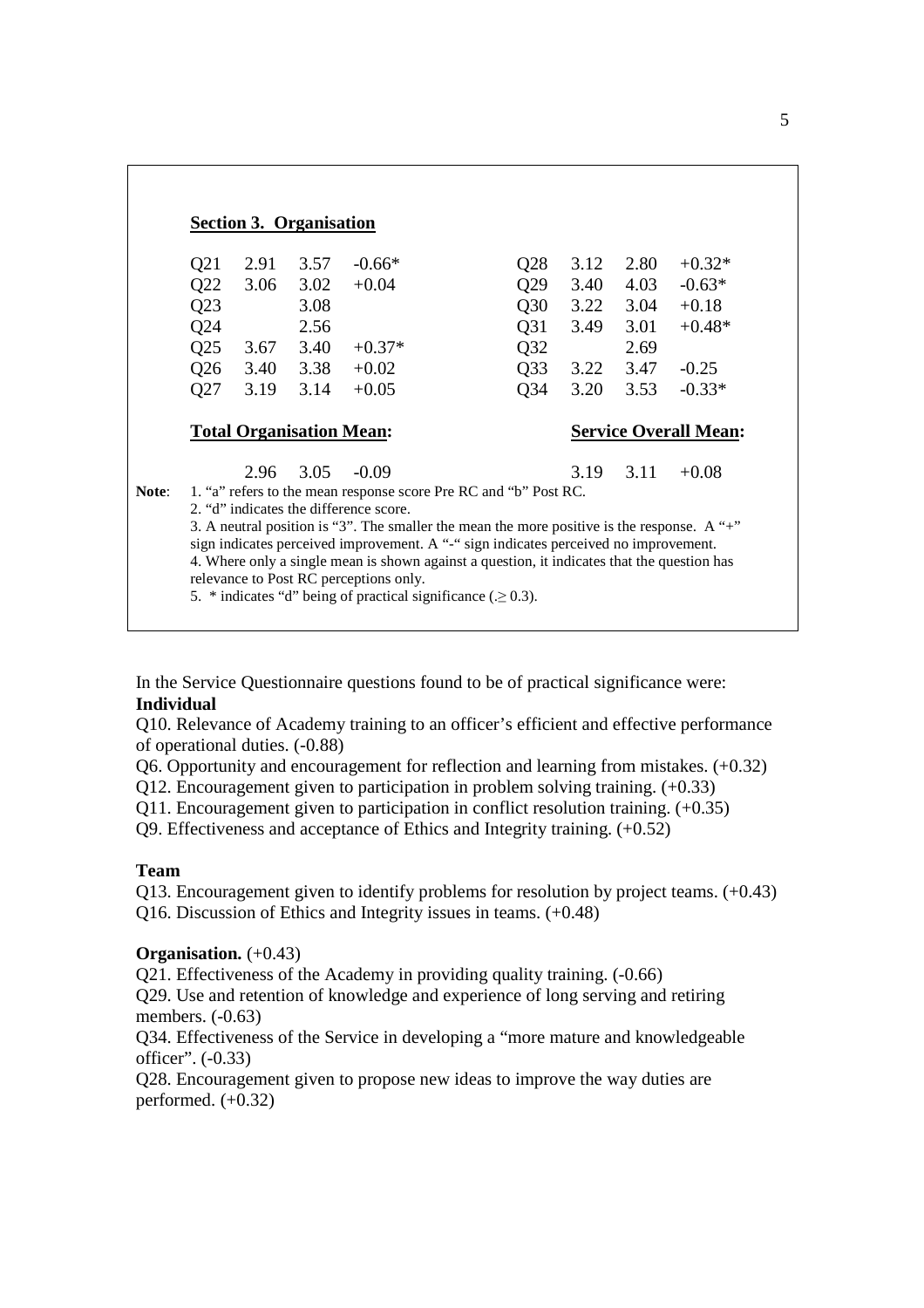Q25. Collection, analysis and dissemination of operational information, or lessons learnt during duties is communicated speedily throughout the Service. (+0.37) Q31. Service consults with the wider community on issues related to learning and the improvement of managerial and operational performance. (+0.48)

Questions requiring a Post response only and being positively perceived were: Q24. The Service has become more open and accepting of ideas from members. (2.56) Q32. General acceptance of the Mandatory continuing Police Education Scheme. (2.69)

|                          | <b>General Issues</b> |      |         |
|--------------------------|-----------------------|------|---------|
| Quest                    | <b>Pre</b>            | Post | d       |
| 1                        | 2.91                  | 2.44 | $+.47*$ |
| $\overline{2}$           | 3.40                  | 2.80 | $+.60*$ |
| $\overline{3}$           | 3.58                  | 3.15 | $+.43*$ |
| $\overline{\mathcal{L}}$ | 3.63                  | 3.19 | $+.44*$ |
| 5                        | 3.45                  | 3.13 | $+.32*$ |
| 6                        | 2.73                  | 1.85 | $-.88*$ |
| 7                        | 2.27                  | 2.31 | $-.04$  |
| 8                        | 3.11                  | 2.60 | $+.51*$ |
| 9                        | 3.40                  | 2.56 | $+.84*$ |
| 10                       | 3.35                  | 3.02 | $+.33*$ |
| 11                       | 2.82                  | 2.53 | $+.29$  |
| 12                       |                       | 3.26 |         |
| 13                       | 3.62                  | 3.30 | $+.32*$ |
| <b>Gen Issues Mean</b>   | 3.18                  | 2.72 | $+.46$  |
|                          |                       |      |         |

#### **Table 2. MEAN RESPONSES TO QUESTIONS BY SECTION: ACADEMY QUESTIONNAIRE**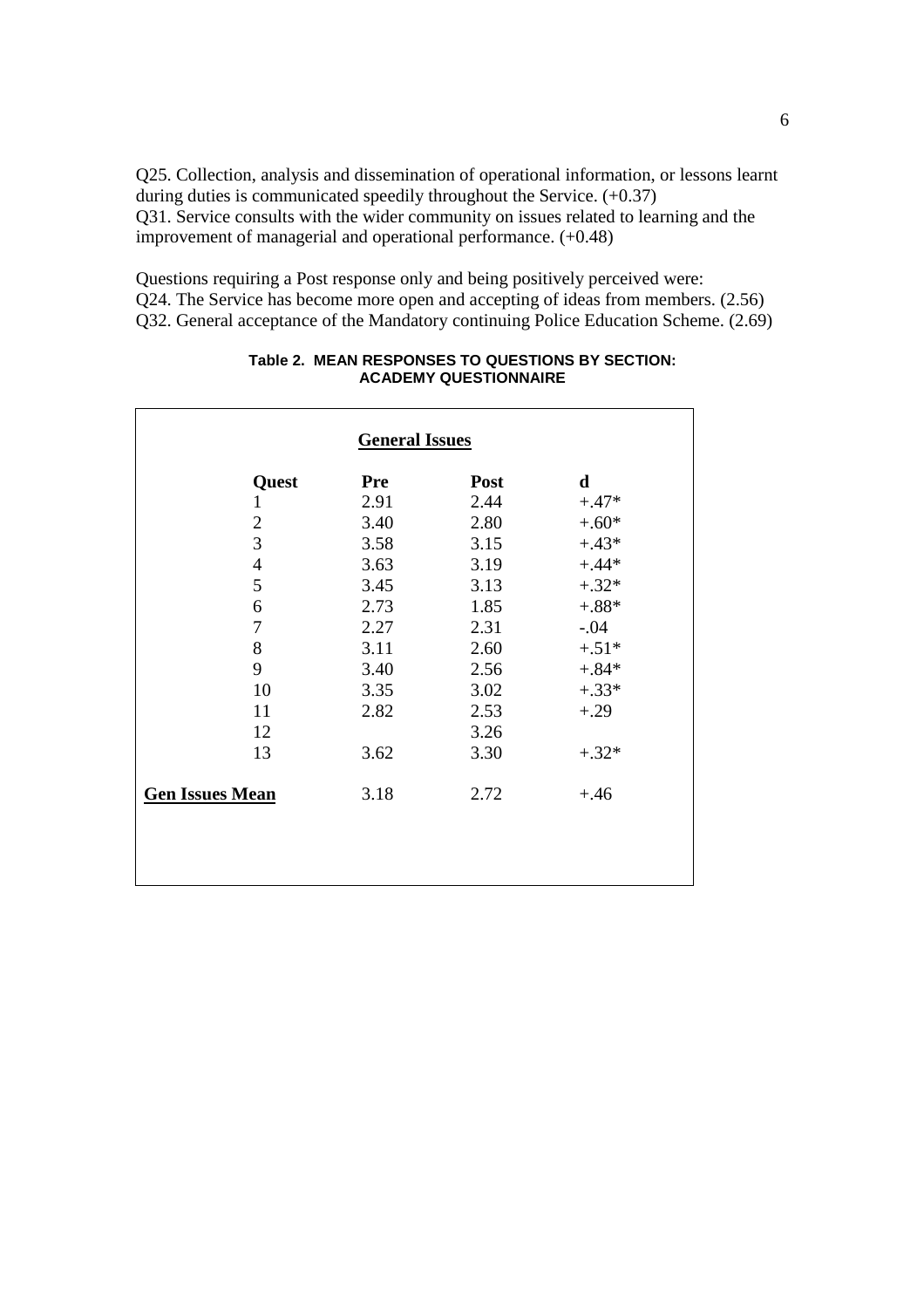| <b>Curriculum Development</b> |       |            |      |      |             |                  |  |  |  |
|-------------------------------|-------|------------|------|------|-------------|------------------|--|--|--|
| <b>Quest</b>                  | Pre   |            | Post |      | $\mathbf d$ |                  |  |  |  |
| 14                            | 2.73  |            | 2.55 |      | $+.18$      |                  |  |  |  |
| 15                            | 3.29  |            | 2.75 |      | $+.54*$     |                  |  |  |  |
| 16                            | 3.09  |            | 2.38 |      | $+.71*$     |                  |  |  |  |
| 17                            |       |            | 2.05 |      |             |                  |  |  |  |
| 18                            | 3.35  |            | 2.75 |      | $+.60*$     |                  |  |  |  |
| 19                            | 2.93  |            | 2.42 |      | $+.51*$     |                  |  |  |  |
| 20                            | 2.53  |            | 2.73 |      | $-.20$      |                  |  |  |  |
|                               |       |            |      |      |             |                  |  |  |  |
| <b>C</b> Development Mean     | 2.98  |            | 2.59 |      | $+.39*$     |                  |  |  |  |
|                               |       |            |      |      |             |                  |  |  |  |
| <b>Course Delivery</b>        |       |            |      |      |             |                  |  |  |  |
|                               |       |            |      |      |             |                  |  |  |  |
|                               | Quest | <b>Pre</b> |      | Post |             | $\mathbf d$      |  |  |  |
|                               | 21    | 2.65       |      | 2.65 |             | $\boldsymbol{0}$ |  |  |  |
|                               | 22    | 3.06       |      | 2.70 |             | $+.36*$          |  |  |  |
|                               | 23    | 3.07       |      | 2.89 |             | $+.18$           |  |  |  |
|                               | 24    |            |      | 2.02 |             |                  |  |  |  |
|                               | 25    | 3.50       |      | 3.38 |             | $+.12$           |  |  |  |
|                               | 26    | 2.93       |      | 2.55 |             | $+.38*$          |  |  |  |
|                               | 27    | 2.91       |      | 2.87 |             | $+.04$           |  |  |  |
|                               |       |            |      |      |             |                  |  |  |  |
| <b>Course Delivery Mean</b>   |       | 2.97       |      | 2.79 |             | $+.18$           |  |  |  |
|                               |       |            |      |      |             |                  |  |  |  |
|                               |       |            |      |      |             |                  |  |  |  |
|                               |       |            |      |      |             |                  |  |  |  |
|                               |       |            |      |      |             |                  |  |  |  |
| <b>Course Evaluation</b>      |       |            |      |      |             |                  |  |  |  |
|                               | Quest | Pre        |      | Post |             | d                |  |  |  |
|                               | 28    | 3.15       |      | 3.19 |             | $-.04$           |  |  |  |
|                               | 29    | 3.00       |      | 2.87 |             | $+.13$           |  |  |  |
|                               | 30    | 3.36       |      | 3.15 |             | $+.21$           |  |  |  |
|                               | 31    | 3.41       |      | 3.54 |             | $-.13$           |  |  |  |
| <b>Course Evaluation Mean</b> |       | 3.20       |      | 3.15 |             | $+.05$           |  |  |  |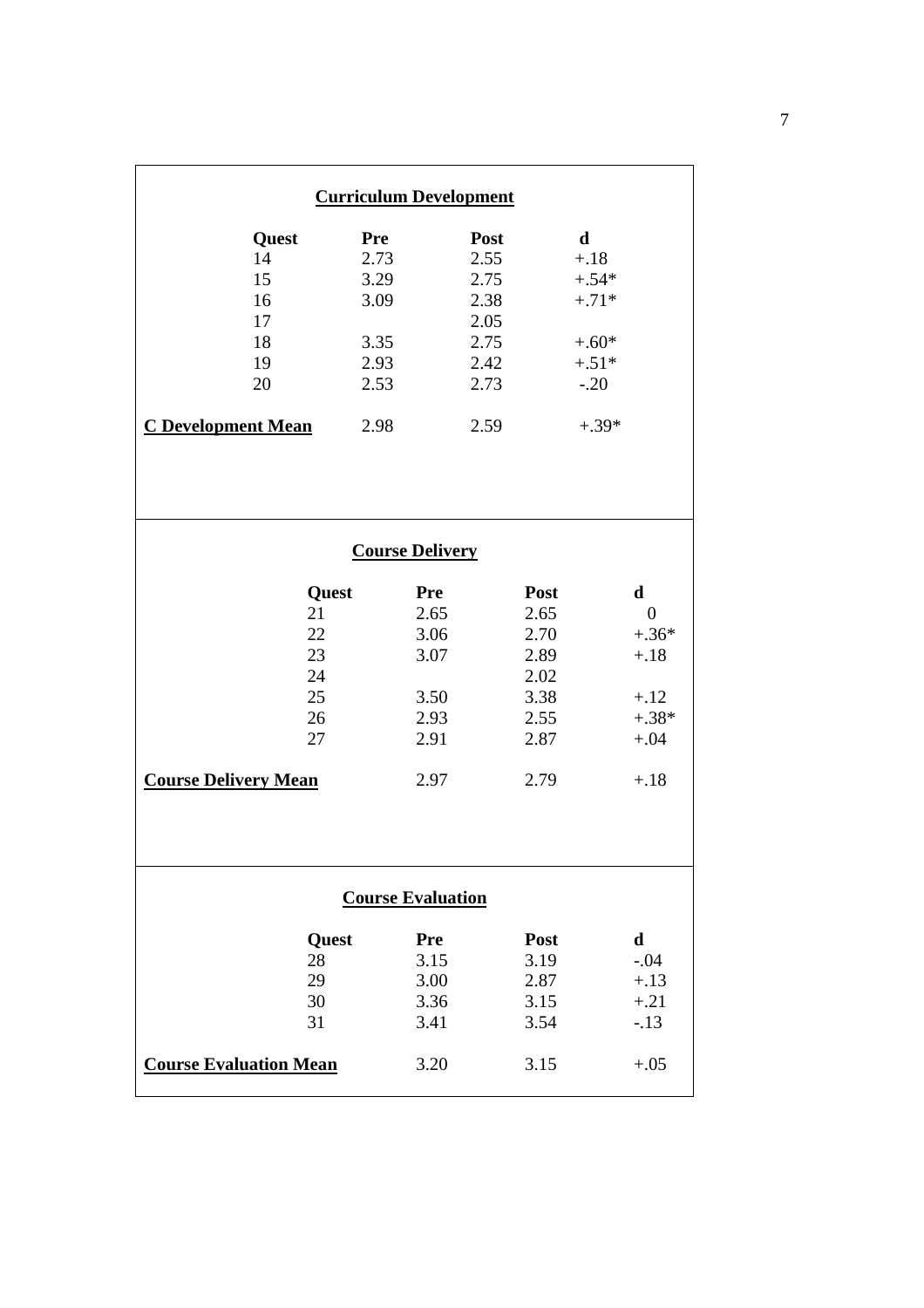| <b>Academy Overall Mean</b>                                          | 3.10 | 2.77 | $+33*$ |
|----------------------------------------------------------------------|------|------|--------|
| <b>Note:</b> 1. 'Pre' = Mean score of Pre Royal Commission responses |      |      |        |
| 2. 'Post' = Mean score of Post Royal Commission responses            |      |      |        |
| 3. $d'$ = mean difference score                                      |      |      |        |
| 4. Questions with only a 'Post' mean response, indicate that they    |      |      |        |
| are relevant to perception of 'Post' ETD effectiveness only          |      |      |        |
| 5. * indicates "d" being of practical significance $(\geq 0.3)$ .    |      |      |        |

The Academy questions found to be of practical significance were: **General Issues** 

Q6. Ethics and Integrity training is included in all training at the Academy. (+0.88) Q9. Recognition of prior learning, where appropriate, for those re-joining the Service or joining from other Services is granted. (+0.84)

Q2. Supervisors give encouragement and support for officers to engage in continuing professional development activities. (+0.60)

Q8. Training in conflict resolution is encouraged at the Academy. (+0.51)

Q1. Members of the Service attach importance to their own workplace learning. (+0.47)

Q4. Officers take the opportunity to discuss learning issues with other officers outside their immediate work environments. (+0.44)

Q3. Senior officers and supervisors are effective role models of involvement in learning.  $(+0.43)$ 

Q10. There is an appropriate balance between the number of designated sworn and nonsworn positions at the Academy. (+0.33)

Q5. Members who assist others to learn are valued and rewarded for their efforts. (+0.32) Q13. Senior officers and supervisors provide effective leadership and involve staff in educational decision making. (+0.32)

### **Curriculum Development**

Q15. Inter-personal relationship training is included in Academy training. (+0.54)

Q16. Emphasis is placed on monitoring the need for curriculum changes. (+0.71)

Q18. Extensive consultation with external education and community groups on the need for changes to curriculum content.  $(+0.60)$ 

Q19. General acceptance at the Academy of the need to involve field officers in curriculum changes. (+0.51)

### **Course delivery**

Q22. Effectiveness in developing a "reflective professional practice" mindset by both staff and students. (+0.36)

Q26. Differences in culture, gender, training and experience which colleagues and students possess are valued. (+0.38)

## **Course Evaluation**

Nil.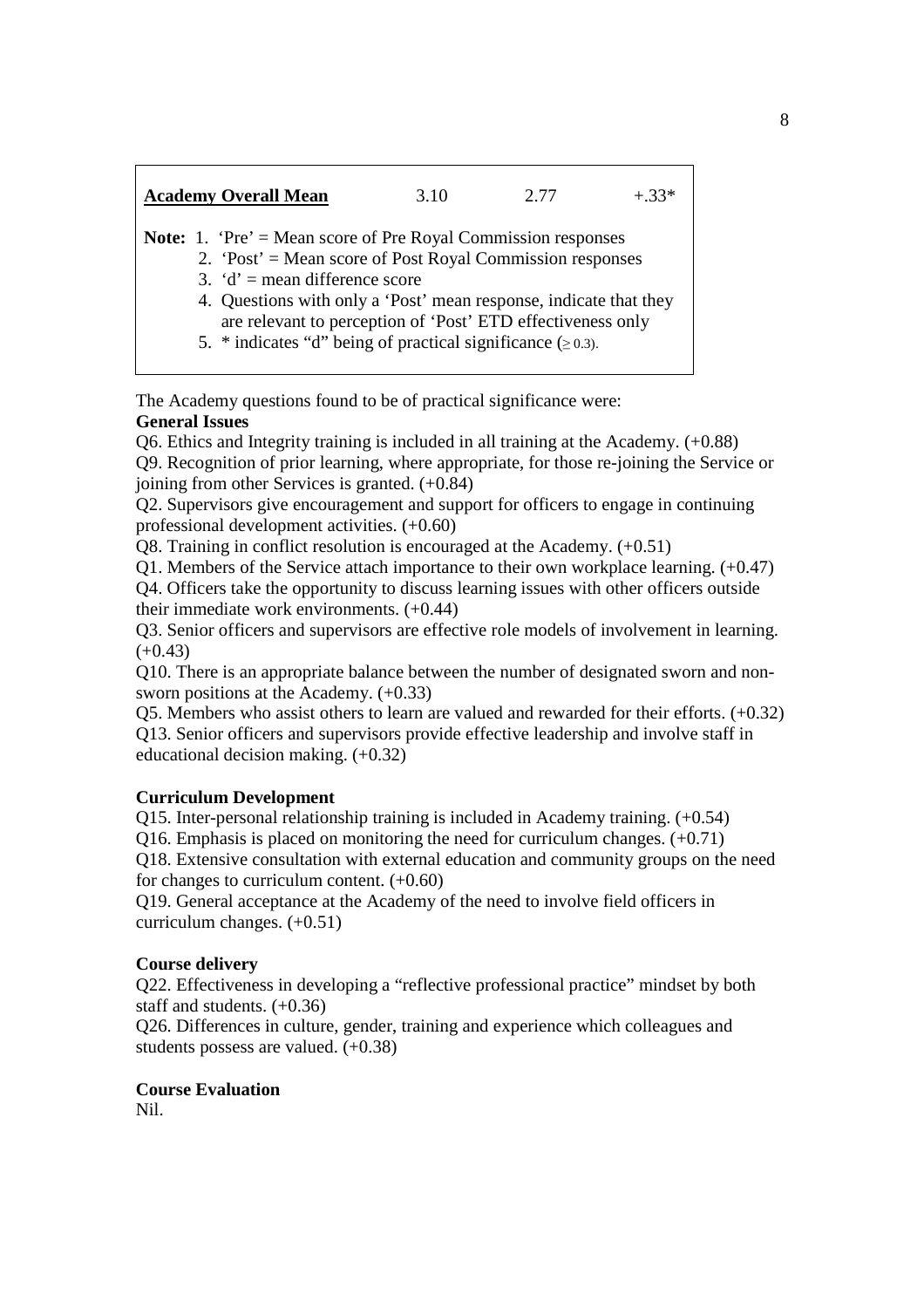Questions requiring a Post response only and being perceived positively were: Q17. Extensive, planned curriculum changes have been made in Academy courses, post the royal Commission. (2.05)

Q24. There is now an increased use of distance and self-paced learning methods. (2.02)

#### **Findings and discussion**

Overall, the Service Questionnaire respondents perceived some improvement in the effectiveness of ETD. This improvement was seen in many of the positive mean difference scores in the Pre-Post responses to questions. However, upon examining the Post mean scores, it was apparent that many of the respondents' perceptions remained in the general vicinity of the neutral point on the Likert scale (3). It is significant to note that the majority of questions that recorded positive means, involved issues that were relevant to the creation of a learning culture. For example, members now tended to attach more importance to their own work-based learning and team members assisting each other in gaining new knowledge and skills.

In contrast, staff at the NSW Police Academy possessed, on average, a more positive perception of post Wood Royal Commission changes in the formal training process at the Academy. This perception was shown by the more positive mean difference score responses and means that were generally located further into the 'Agree' (2) or positive side of the scale, away from the neutral point (3).

More specific responses to the research questions were:

*1. What were the perceptions of the effectiveness of changes made in the individual, team and organisational learning aspects of ETD, held by members, post the implementation of the Royal Commission recommendations?* 

*Individual learning*. It was perceived that there had been some improvement in individual learning, particularly in the effectiveness of ethics and integrity training and encouragement given to participation in conflict resolution and problem solving training. It was encouraging to see a response which indicated that opportunity and encouragement was given to learning from mistakes. From the responses, there is an indication that more has to be done to develop reflective, self-managed learners, who are motivated to initiate and achieve their own professional development. Respondents did not perceive learning at the Academy as being relevant to a member's performance of operational duties. Thus problems remain in the interface between the provision of formal learning at the Academy and the "real" learning perceived as being required for effective performance of operational duties in the field.

*Team Learning.* Respondents were more positive about team involvement in discussing ethics and integrity issues and the encouragement given to identify problems to be resolved by Service-wide project teams. More encouragement to participate in such teams and the use of the positive aspects of diversity in teams was seen to have occurred. Statements made by respondents during discussion sessions supported the view that the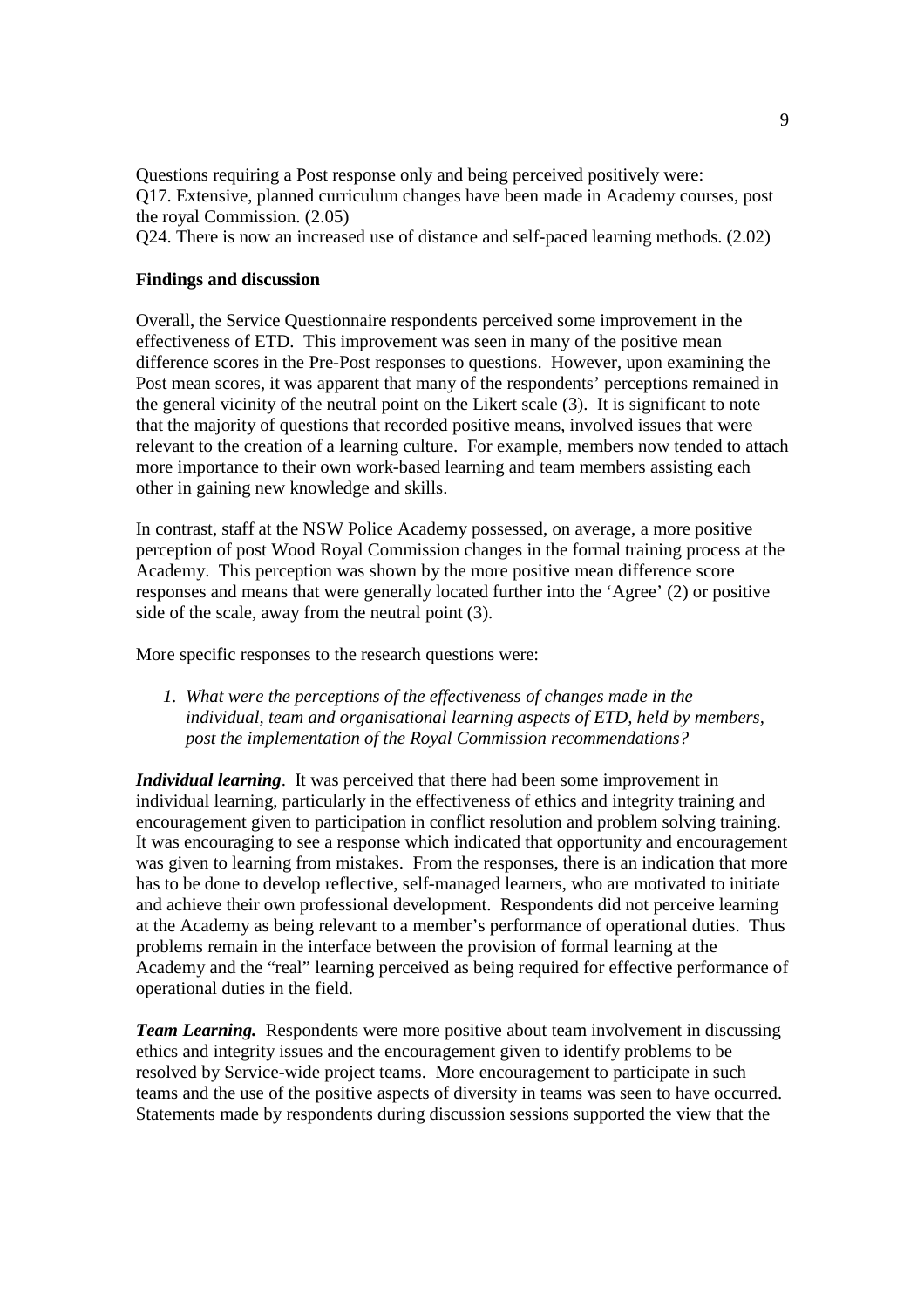effectiveness of team learning, information gathering and lessons learnt from experience was very much influenced by the involvement of supervisors, duty and senior officers and managers. Comments made in discussion sessions also indicated that besides the requirement for leadership commitment to team learning, there was also a need for leadership commitment to the use of information and communications technology (ICT) in capturing, storing and disseminating information, intelligence and lessons learnt from experience.

*Organisational learning.* Responses here were overall more negative. Respondents were a little more positive about consultation with the wider community on issues related to educational, management and operational performance; and encouragement given to officers to propose new ideas to improve the performance of duties. However, discussion sessions indicated that more improvement was still required. Negative responses, to the questions related to the ability of the Academy to provide quality training; the Service's retention and use of the knowledge and experience of departing and long serving officers, and the ability of the Service to develop a "more mature and knowledgeable officer", indicated that more still needs to be done. Discussion sessions also indicated that there was still a need to develop a learning culture. In particular, the need for leaders at all levels to involve themselves in learning issues and to establish and maintain effective ETD practices. These practices include the selection, training and support of those engaged in facilitating the training of others in the field. It was apparent that the quality of leadership was seen as being variable. Leaders needed to provide good role models of learning. It was perceived that leaders had a significant influence on learning outcomes and the impact of those outcomes on the effectiveness of operational performance. Respondents in rural areas expressed the need for better distance learning facilities to reduce the requirement to travel long distances to attend training and briefing sessions.

### *2. What was the perception of the effectiveness of the instructional or training process at the NSWPS Academy held by staff involved in the formal police teaching-learning environment?*

Staff at the Academy perceived overall improvement in the effectiveness of changes made in the formal training process at the Academy and in General Issues affecting ETD provision 'Post' the Royal Commission. In examining responses as to the effectiveness of specific aspects of the training process, respondents perceived improvement in Curriculum Development. The perception of the effectiveness of changes in Course Delivery and Course Evaluation were less positive.

*General issues.*As could be expected, following the results of the Service wide responses, the Academy staff saw the greatest improvement; post the Wood Royal Commission, to be in the area of Ethics and Integrity training, followed by Recognition of Prior Learning (RPL) for experienced re-enlistees. Responses to the majority of questions in this section indicated a perceived improvement in all aspects related to the development and maintenance of a learning culture within the Service and Academy. It was interesting to note the positive responses to questions related to leaders, i.e. supervisors encouraging and supporting Continuing Professional Development (CPD)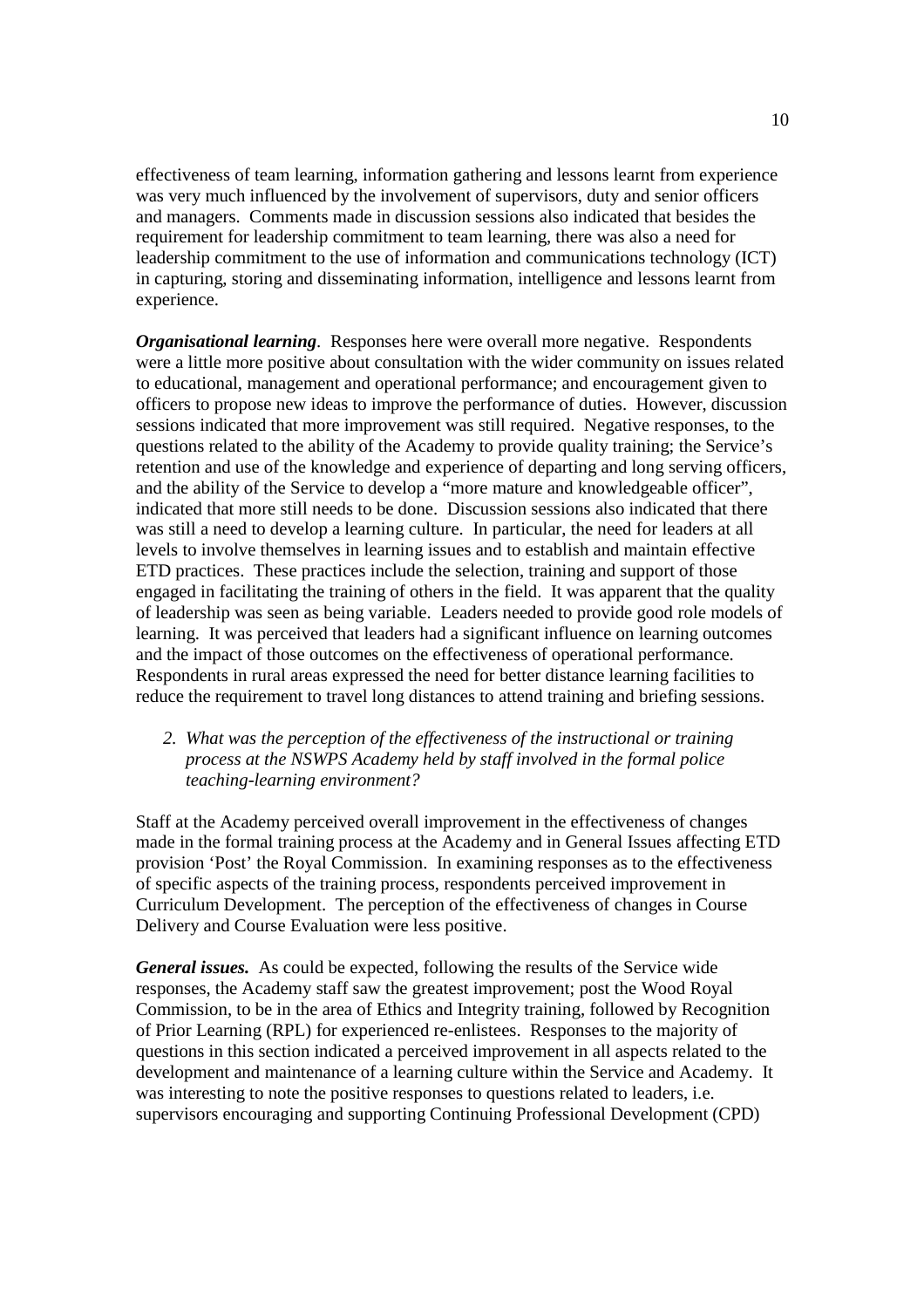activities and effective role modelling of involvement in learning. These responses were not collaborated by statements made during discussion sessions. Respondents perceived an improvement in the balance between the number of uniformed and civilian staff engaged in teaching at the Academy.

Again, as reflected in the Service wide responses, Academy respondents were less enthusiastic about the relevance of what is learned at the Academy to an officer's efficient and effective performance of operational duties and the positive influence of university level recruit education on police culture. The statements made by civilian teaching staff during discussion sessions, gave a clear indication that although improvements have been made more work was required. They also indicated that there was a requirement for more improvement in the relationship between civilian and uniformed staff.

*Curriculum Development.* There was an indication that whilst there have been improvements made in curriculum development, more attention needed to be placed on this aspect of the training process. A more collaborative approach to curriculum development, involving both Academy staff and field operatives was required.

*Course Delivery.* Perceptions by Academy staff about course delivery effectiveness showed only slight improvement. Nevertheless, the value placed on the positive aspects of diversity used in training was seen as being of some importance. The use of distance and self-paced learning was also seen as being effective.

The Wood Report (1997: 274) placed emphasis on the development of "reflective professional practice". This was seen as achievable by the delivery of higher education using external civilian educators. The overall aim was to produce a "…more mature and knowledgeable officer, who would be better prepared to deal with the demands of modern policing." (p.277). The development of 'reflective professional practice' was seen to involve adult learning principles and appropriate course delivery methods with people engaging in "reflecting on experience". The response to the question addressing the "development of reflective professional practice" indicated that staff perceived an improvement in the Academy's effectiveness. On the other hand, the response to the question which specifically addressed the development of a "more mature and knowledgeable officer", indicated that no perceived improvement had occurred.

As there was overall only a slight positive response to this section, it could be inferred that more emphasis needs to be placed on course delivery, with the use of a wider range of more effective experiential learning methods.

To gauge the perception of the influence of educational leadership on course delivery, the question was asked concerning the 'recognition and reward for excellence in training delivery' by Academy staff. Responses indicated that, although some improvement has occurred, more needs to be done. This is considered important as recognition of excellence in course delivery is an indicator of the presence of a learning culture, supported by the leadership. Collaborative team learning and problem solving methods,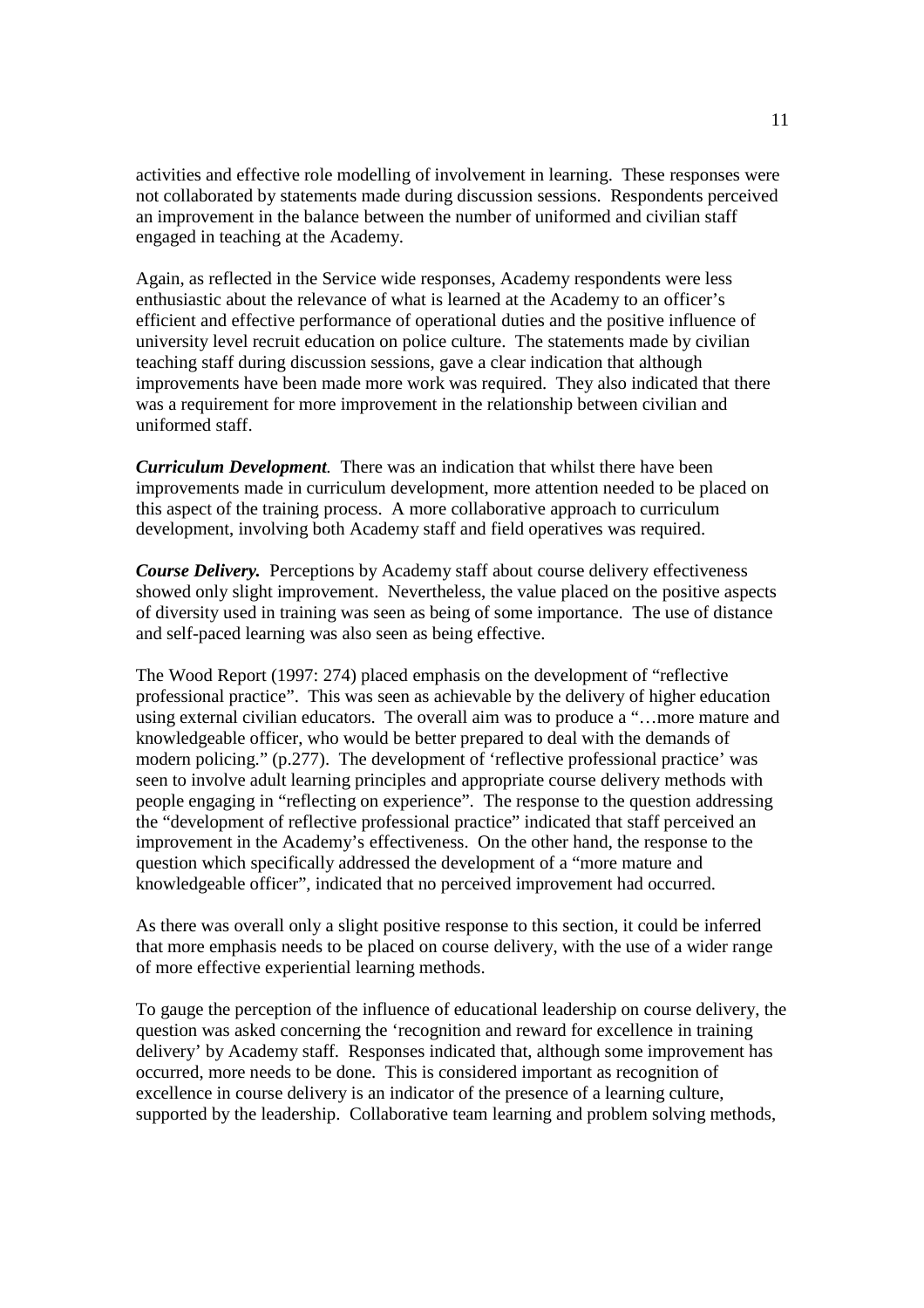such as experiential and action learning, were not generally accepted by uniformed Academy staff who tended to adopt a more behaviourist or didactic approach to training. This deficiency can only be seen as having a negative influence on the ability of the training methods to contribute to the development of "reflective professional practice" and "more mature and knowledgeable officers" (Wood, 1997).

*Course Evaluation.* The Academy Questionnaire asked for a direct response as to whether there was effective evaluation of initial, specialist and field training. The 'Pre' response was somewhat negative and the 'Post' response was even more negative. The statement made during a discussion session that "[t]here is a need for more evaluation of courses and checks to ensure theory is converted into action", indicated that there are outstanding issues involved in the transfer of learning and evaluation of training needed to be further addressed. The statement can again be interpreted as further indicating conflict between academic and policing skills training at the Academy and in the wider NSWPS.

### **Conclusions**

*Implications for practice*. The following matters may be worthy of further consideration by the NSWPF and indeed by other police jurisdictions:

1. Commanders, senior officers, supervisors and managers at all levels of the Service, may have to take more leadership responsibility and accountability for ETD in achieving effective performance outcomes. They may need to appreciate the importance of being effective role models of learning and of their influence on the development of appropriate learning cultures.

2. The leadership may have to take further action to address the differences in attitudes that are apparent in the provision of formal recruit training at the College and "on-thejob" learning in the field (Harris, Simons Carden, 2004; Chan, Devery, Doran, 2003; Rushbrook, Maxwell, Browne, Booth, Gillies, Caddy, 2002). There may be a case for more effective communication between civilian teachers, academic staff and sworn uniformed staff at the College and between the civilian teachers, academic staff and police in the field. Regular and programmed exchange familiarisation visits could be of mutual benefit.

3. There could be further emphasis placed on the selection, training, continuing professional development (CPD) and recognition and reward of those who have formal roles in ETD provision, both Service wide and at the College.

4. To develop self-directed or self-managed learners (Long, 1990), consideration should be given to providing 'Learning how to learn' (Smith, 1982) awareness training for all police attending training sessions. This could include recruit training, other College courses, as well as, training conducted within LAC's. This awareness training needs to emphasise the role and characteristics of formal, informal and incidental learning.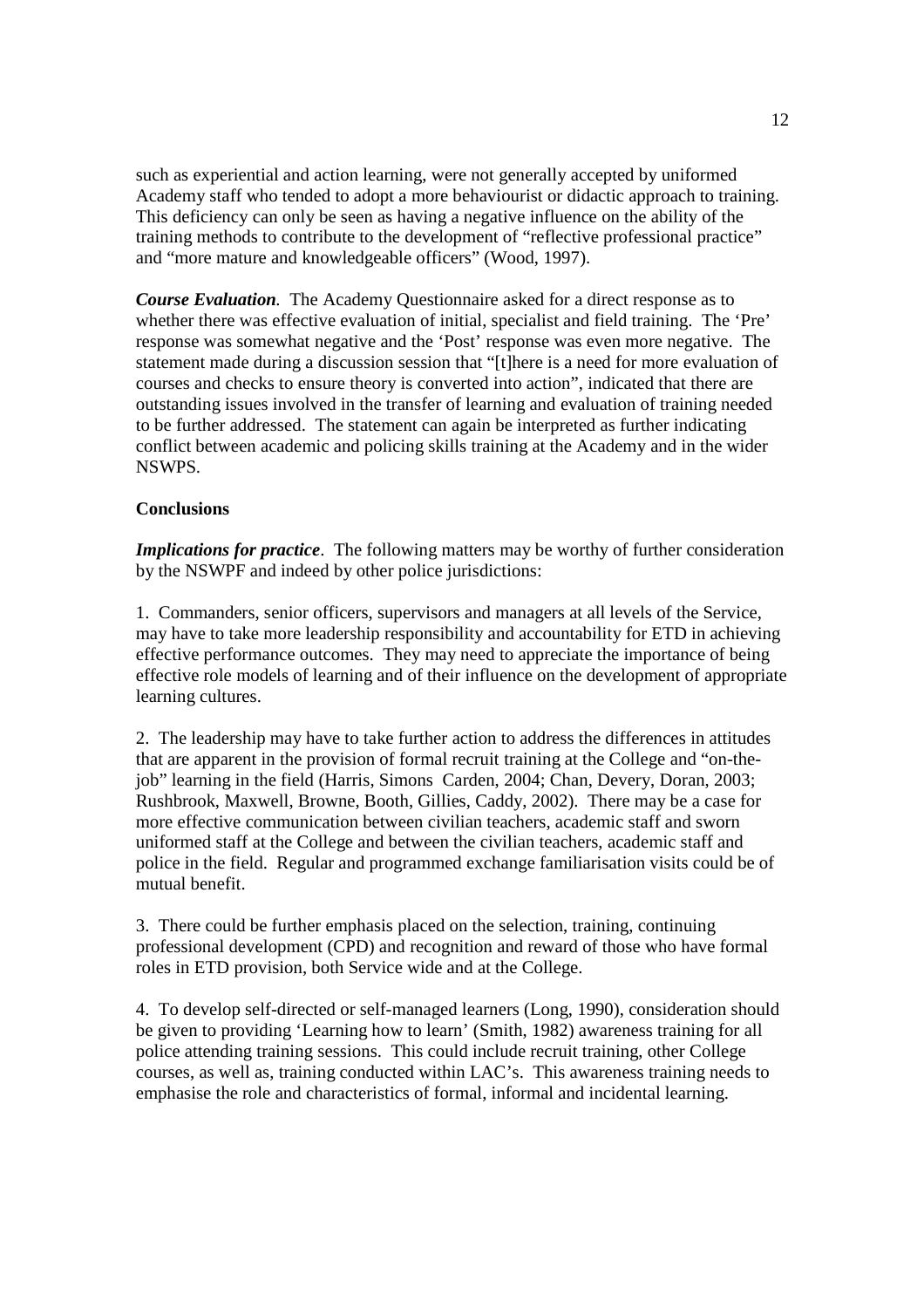5. Further consideration could be given to the use of ICT and flexible, self-paced distance learning training methods delivering a wide range of academic and policing skills.

6. Leadership Development training could be made available to a wider range of officers down to the rank of Senior Constable. Such training should include responsibilities for developing and supporting an effective corruption resistant learning culture. In the longer term, leadership development training could be introduced early in a police officer's career. There may be a need to evaluate the inclusion of a topic such as 'Introduction to leadership/followership' at some stage in the Constable Development Program (CDP). The topic of Followership (Chaleff, 2003) could have an influence in culture change and the development of corruption resistance.

7. Education Services could perhaps further its endeavours to revitalise the training or instructional process. The curriculum needs be under constant review because of the diverse and rapid changes occurring in society. The review process could involve appropriate community members, as well as civilian educators. The review process needs to involve the LAC's and their local communities. ETD practitioners in the field need CPD opportunities to keep up-to-date with training and learning considerations as adult learning principles are developed and refined. Similarly, quality control systems could be improved to ensure that ETD activities are effective and contribute to the wide range of Service performance objectives.

8. Commanders and managers could place more emphasis on their important role and responsibility for the assessment of current competence of all ranks. This will ensure that they provide regular and timely performance feedback and use of Personal Learning Plans to meet the identified training and CPD needs of individual officers and teams under their control.

9. More support and encouragement may be required for the development of 'learning networks', 'learning communities' or 'communities of practice' (Wenger, 1998) to spread collaborative learning practices throughout the Service. Identified issues and new developments can be subject of collaborative action research. ICT can play an important role in this networking process. At the individual level ICT can be of real assistance to officers serving in remote rural areas.

10. Knowledge management (KM) (McElroy, 2003) has a significant place in policing. The collection, analysis, dissemination, use, storage and retrieval of information are all important in contributing to organisational learning and operational effectiveness. Knowledge management has an important role in capturing the knowledge and experiences of members with specific expertise. An appropriate ICT system could record the expertise of members to facilitate access by others requiring their assistance. Knowledge management systems can also capture the knowledge and experience of officers about to leave the Service. This will ensure that the Service does not lose this important source of previous and perhaps unique learning.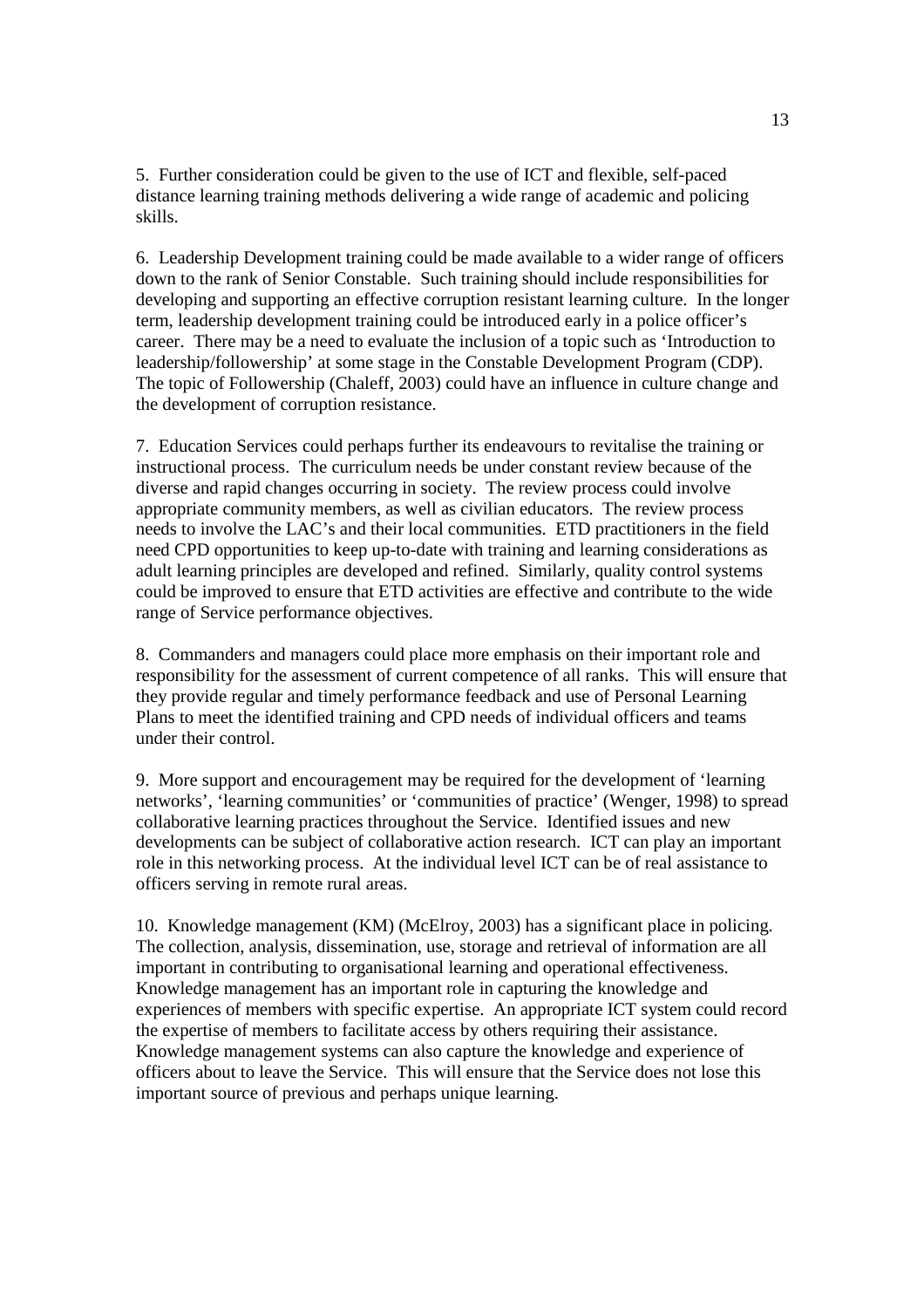11. Similarly, the development of an 'After Action Review' (AAR) (Baird & Henderson, 2001) or gaining lessons learnt process could analyse and record the knowledge and insights gained from training and operational events. This will help to ensure that the same lessons do not have to be learnt repeatedly. It is important that this process includes effective analysis, storage and dissemination procedures and gains the active support of all officers. ICT resources can play an important role in the AAR process.

12. More emphasis may have to be placed on the quality assurance of all ETD processes and outcomes. There is now a general expectation that enterprises place more importance on achieving quality of service, accountability and effective use of resources. Thus, besides the evaluation of formal training courses, there could be quality assurance processes put in place to ensure that ETD is contributing effectively to Service outcomes. This process should be supported by continuous improvement teams who network on strategic change and the development of proactive and effective solutions. Quality assurance does not mean more control, but provides "an opportunity for *critical questioning* and *becoming better at learning*." [italics in original] (Field & Ford, 1995: 136).

*Implications for further research.* Policing based upon "a more intimate relationship between practitioners and researchers in general and the police and researchers in particular" is required to make police organisations more efficient and effective in their crime reduction practices (Laycock, 2001: 1). Again, to emphasise the point "[m]ost published, academically rigorous, police-related research has been about, rather than for, policing." (Bradley, 1996: 89). What is required is the development of a 'policing discipline' based upon rigorous police leadership of innovative research.

Research can contribute to the development of new knowledge which can be applied to improve the achievement of performance objectives. The need for continuous new learning to facilitate the ability to anticipate and manage change has been emphasised in the Organisation Development, leadership and change literature. The literature also indicates that people need to be consulted and engaged in the process of change. Research should be about creating productive change and not about resisting change to maintain the status quo.

This present study indicated some areas where future research may be of relevance to the NSWPF and policing generally. Topics that are considered as warranting further research are:

- Professionalisation
- Recruit, CPD and Specialist training
- Leadership/Followership development and distribution